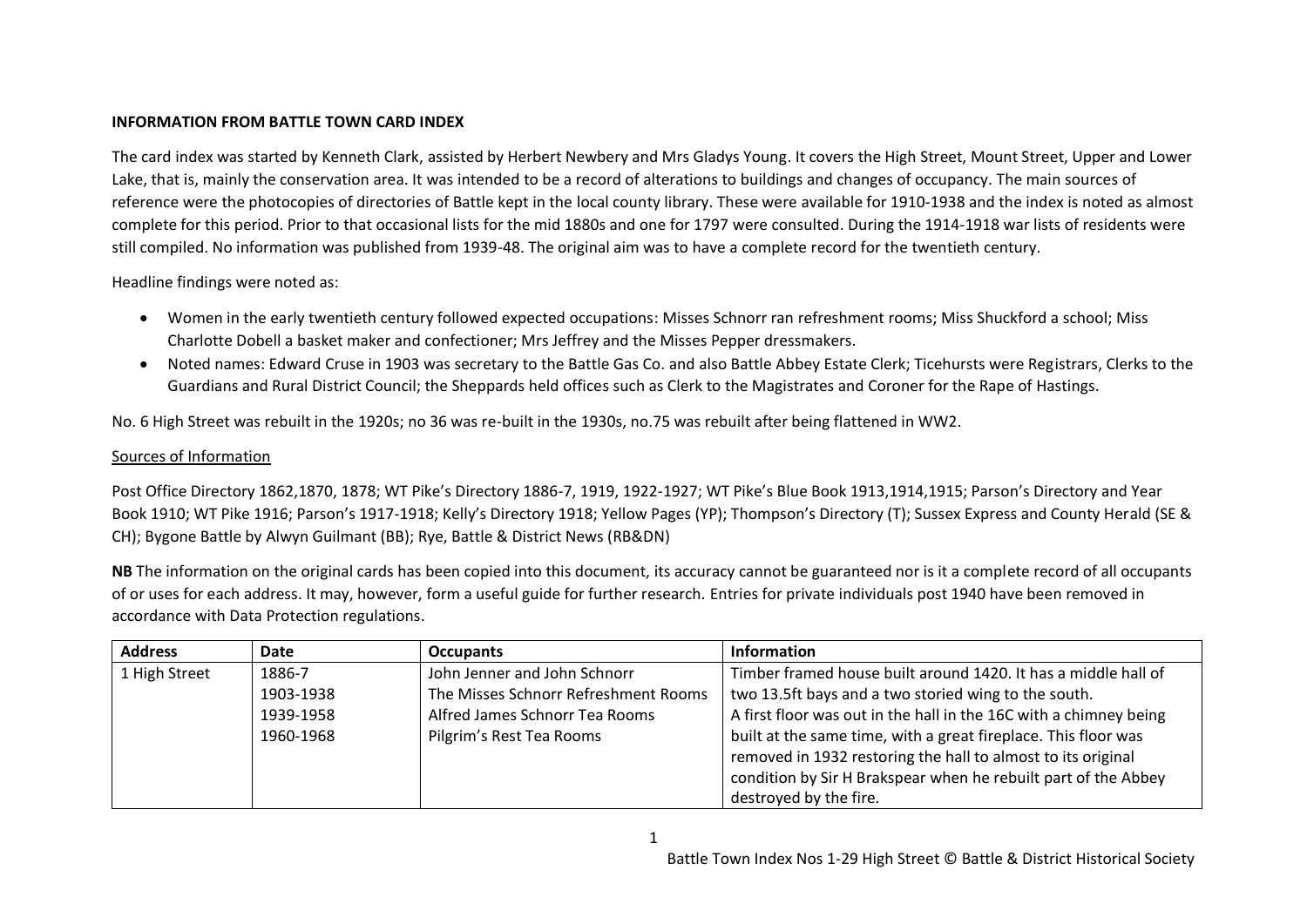| <b>Address</b> | <b>Date</b>       | <b>Occupants</b>                       | <b>Information</b>                                             |
|----------------|-------------------|----------------------------------------|----------------------------------------------------------------|
|                |                   |                                        | The "Old Almonry" was occupied by several families. Under that |
|                |                   |                                        | part occupied by James Jenner, several pigs were kept (enquiry |
|                |                   |                                        | June 1850)                                                     |
| 1a High Street | 1940-1950         | Miss Duke Tea Rooms                    |                                                                |
| 2 High Street  | 1862 PO           | John Leaney (Tailor)                   | 2, 3 & 4 High Street 17C altered in 18C                        |
|                | 1880s             | Mr Clark, Coachman to the Duchess of   |                                                                |
|                |                   | Cleveland                              |                                                                |
|                | 1886-1887 PD      | W G Wren                               |                                                                |
|                | 1910-1913         | Miss Emma Shuckford Children's school  |                                                                |
|                | 1915-1918         | Mrs F Gower                            |                                                                |
|                | 1919              | Mrs Milstead                           |                                                                |
|                | 1923-1931         | Wm Smith                               |                                                                |
|                | 1931-1932         | Mrs Smith                              |                                                                |
|                | 1933-1940         | <b>Misses Cruse</b>                    |                                                                |
| 3 High Street  | 1862-1887 PO & PD | Wm Bannister Vet Surgeon               | Private House from 1944                                        |
|                |                   |                                        | Interior renovated 1988                                        |
|                | 1903              | Mary Ann Bannister Refreshment Rooms   |                                                                |
|                | 1906-1962         | <b>Arthur Edward Legg</b>              |                                                                |
|                | 1988-1992         | <b>Clematis Crafts</b>                 |                                                                |
|                | 1993              | The Perfect Present                    |                                                                |
| 4 High Street  | 1862, 1870 PO     | George Vidler, Plumber & Glazier       | Also known as Milestones                                       |
|                | 1886-1887 PD      | Thos Vidler Plumber, Glazier & Painter |                                                                |
|                | 1913-1964         | Mrs F E H Vidler                       |                                                                |
|                | 1966-1994         | Antiques Shop                          |                                                                |
|                | 1995              | Tea Shop and Craft goods               |                                                                |
| 5 High Street  | 1886-1887         | Roger Duke Surgeon                     | AKA Wynton and Tudor House                                     |
|                | 1910-1914         | Mrs Ellen Kendal                       |                                                                |
|                | 1917-1934         | G Newbery                              | 1993 Beauty Slimming and Aromatherapy Centre moved to Mount    |
|                | 1935-1938         | <b>G Collinson Tea Rooms</b>           | <b>Street</b>                                                  |
|                | 1939-1966         | The Tudor Tea House                    |                                                                |
|                | 1973-1975         | <b>Wingate Properties Ltd</b>          |                                                                |
|                |                   |                                        |                                                                |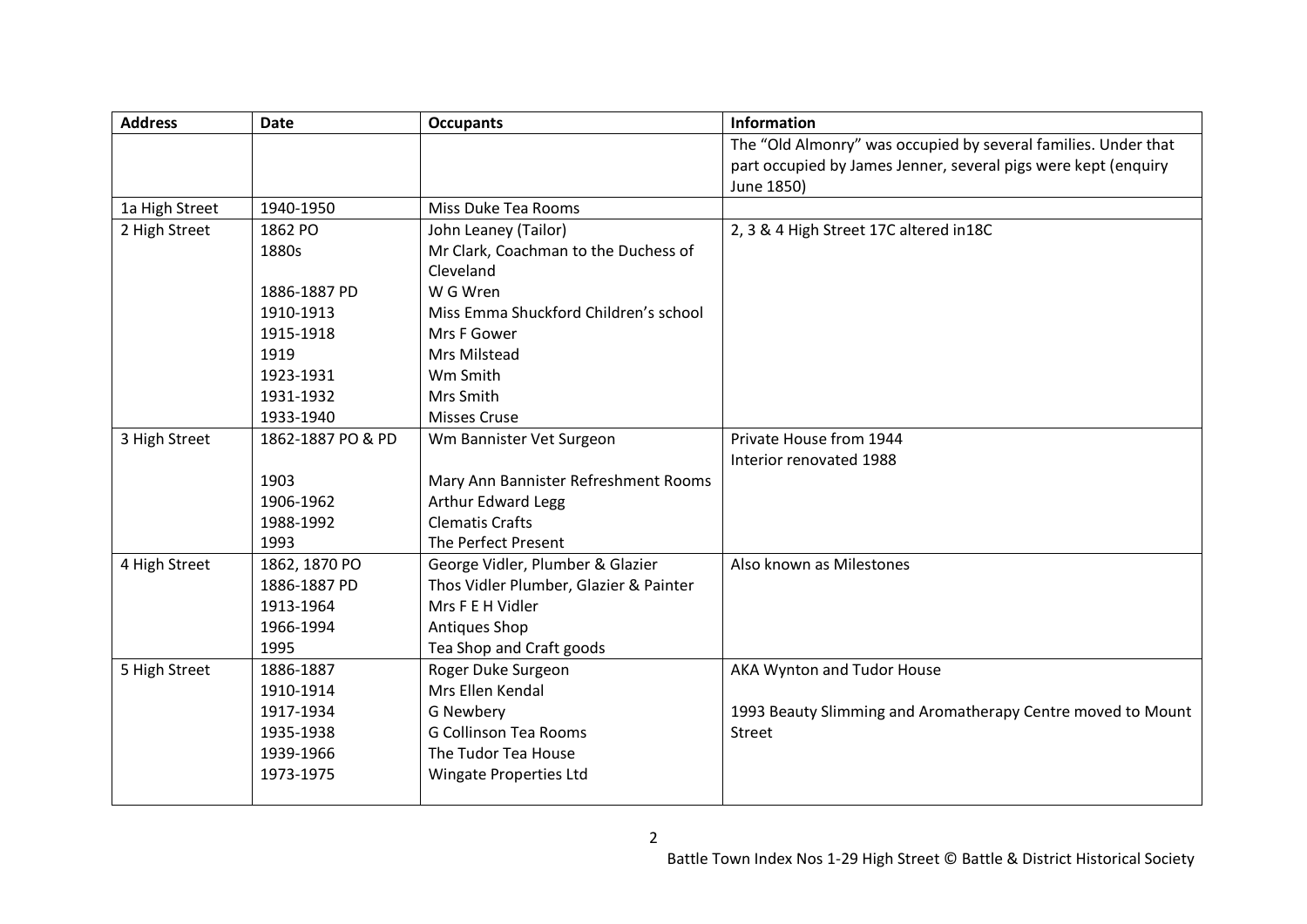| <b>Address</b>      | <b>Date</b>   | <b>Occupants</b>                        | <b>Information</b>                                           |
|---------------------|---------------|-----------------------------------------|--------------------------------------------------------------|
|                     | 1991          | The French Connection (Property in      |                                                              |
|                     |               | France)                                 |                                                              |
|                     | 1992          | <b>French Property Services</b>         |                                                              |
|                     | 1992-1993     | <b>Beauty Slimming and Aromatherapy</b> |                                                              |
|                     |               | Centre                                  |                                                              |
|                     | 1993          | Dawson Harden and Tanton Estate         |                                                              |
|                     |               | Agents                                  |                                                              |
| Passageway          | 1925-1927     | T Sheather Motor Engineer (see also 74  | Between 5 and 6 High Street                                  |
| Kenward Sq          |               | High Street)                            |                                                              |
| Cottages            | 1929-1932     | <b>District Surveyors Office</b>        |                                                              |
|                     | 1929          | <b>Neil R Bull</b>                      |                                                              |
| $6 - 7$ High Street | 1788          | The New Inn                             | Coaching Inn see A Tour into Sussex by John Byng 1788        |
|                     | Post 1788     | The Eagle Inn                           |                                                              |
|                     | 1797          | John Alderton Victualler                |                                                              |
| 6 High Street       | 1862 PO       | Thos Ticehurst Land Surveyor            | ? rebuilt in 1920s - H Newbery                               |
|                     | 1870 PO       | Ticehurst & Sparks Coal Coke and lime   | Sheppard accountant to UDC 1931-1933 & Battle Parish Council |
|                     |               | merchants also London.                  | 1940-1974                                                    |
|                     | 1886-1887 PD  | <b>Walter Nicholas</b>                  |                                                              |
|                     | 1903-9        | Miss Emma Shuckford Middle Class Girls  |                                                              |
|                     |               | School see 2 High St                    |                                                              |
|                     | 1910          | A C Burton MRCVS                        |                                                              |
|                     | 1924-1968     | Frederick Charles Sheppard and Son      |                                                              |
|                     | 1985-1986     | <b>Battle Abbey School Office</b>       |                                                              |
|                     | 1994          | Sheppard & Son (Brackett)               |                                                              |
| 7 High Street       | 1862 PO       | Stephen Hughes Lodging House            |                                                              |
|                     | 1886-1887 PD  | Miss Michie Ladies' School              |                                                              |
|                     | 1903-1914     | Freeman Hardy & Willis Shoe Shop        | Manageress 1913 & 1914 Miss L Fowler                         |
|                     | 1915-1920     | Hollington Steam Laundry Rec Office     | Moved from 92 High Street. Manageress Mrs Mowies             |
|                     | $1921 - 1922$ | <b>British Red Cross Society</b>        | Hon Sec F H Wayne                                            |
|                     | 1953-1964     | London Valet Service                    | Were at 66 High St                                           |
|                     | 1960-1962     | Corrall & Co Coal merchants             |                                                              |
|                     | 1964-1969     | Rickett Cockerell & Co Coal Merchants   |                                                              |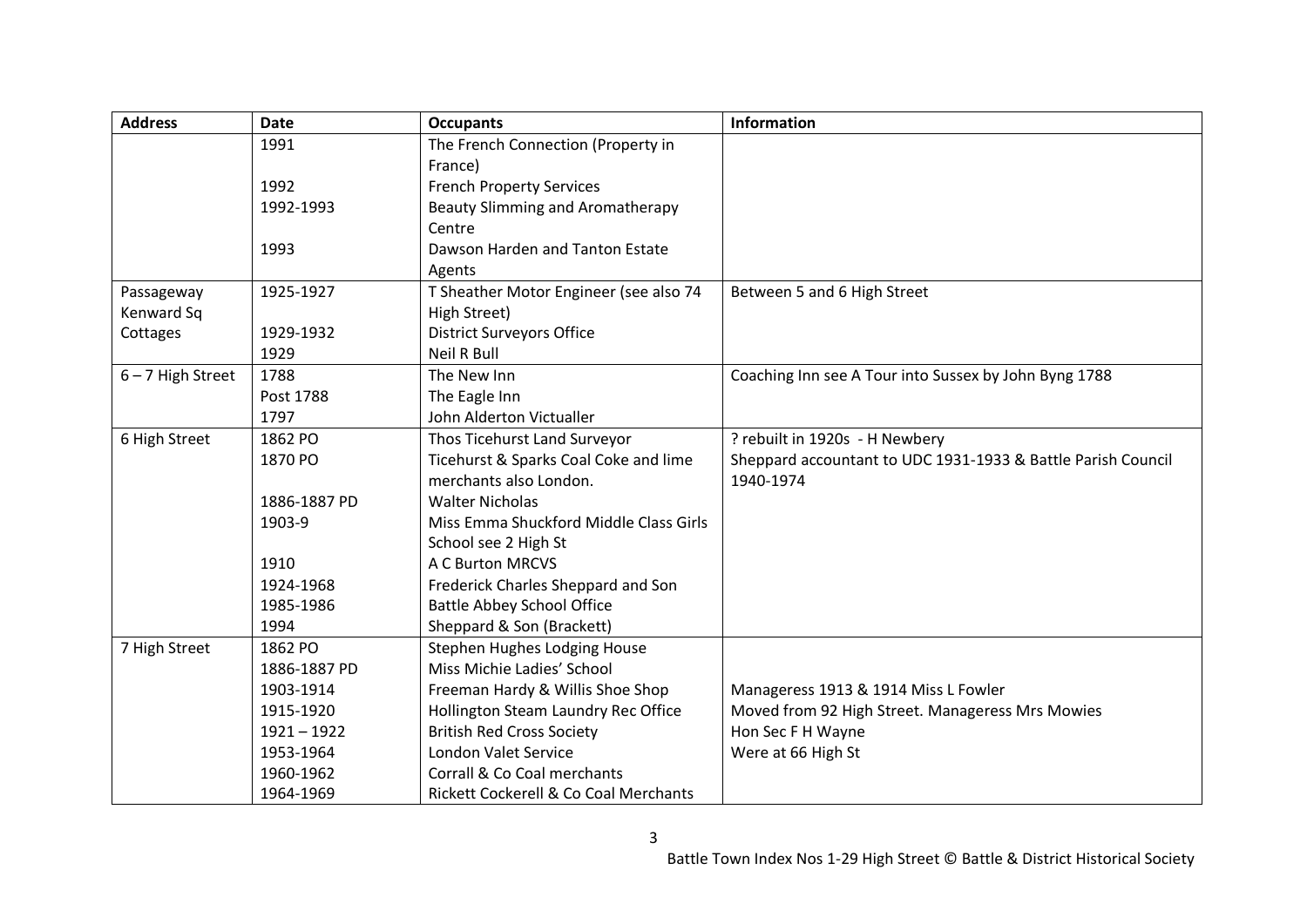| <b>Address</b>  | <b>Date</b>       | <b>Occupants</b>                       | <b>Information</b>                                              |
|-----------------|-------------------|----------------------------------------|-----------------------------------------------------------------|
|                 | 1966-1974         | <b>Golden Arrow Cleaners</b>           |                                                                 |
|                 | 1979-1994         | <b>Sketchley Cleaners</b>              |                                                                 |
|                 | 1981              | <b>Abbey Gifts</b>                     |                                                                 |
| 7-8 High Street | $1931 - 1948$     | James W Barrow Antiques                |                                                                 |
| 7a High Street  | 1933-1937         | The Artists Shop Frank Slade           |                                                                 |
| 8 High Street   | 1862-1870 PO      | Kenward & Son Linen Draper and silk    |                                                                 |
|                 |                   | mercers                                |                                                                 |
|                 | 1886-1887 PD      | <b>Alfred Unwins Draper</b>            |                                                                 |
|                 | 1911              | F A Matthews House furnisher           |                                                                 |
|                 | 1924-1940         | J W Barrow cabinet maker and           | See also no 7 1931-40                                           |
|                 |                   | upholsterer                            |                                                                 |
|                 | 1940-1990         | <b>Boots the Chemist</b>               | Interior repainted March 1987                                   |
| 8-9 High Street | 1911              | F A Matthews House Furnisher           |                                                                 |
| 9 High Street   | 1911-1934         | General Post, Money Order and          | JT Dunn Postmaster. Moved from 20 High Street                   |
|                 |                   | <b>Telegraph Office</b>                |                                                                 |
| $9 - 10$ High   | 1886 - 7          | <b>Christmas Bros Butchers</b>         | 1980s newly built PO. New PO counter opened 13 9 82             |
| <b>Street</b>   |                   |                                        |                                                                 |
| 10 High Street  | 1780              | <b>Mr Slatter Butcher</b>              | 1903 In Gausden's Butchers, there was a slaughterhouse a copper |
|                 | 1862, 1870, 1878, | Charles Ben Gausden Butcher            | for boiling offal from which the stench was an annoyance to the |
|                 | 1903              |                                        | whole neighbourhood. Also pigsties and heaps of foul and foetid |
|                 | 1913-1916         | Pepper & King Bakers and Confectioners | matter producing an intolerable stench.                         |
|                 | 1917-1918         | W King Baker                           | Pepper & King previously at 5 - 6 Mount Street                  |
|                 | 1918              | <b>Battle Bakery</b>                   | King Baker moved to 38 Mount Street 1918                        |
|                 |                   |                                        | 1918 listed as Battle Rural Food Control Office                 |
|                 | 1920-1923         | <b>R J Carswell Tailor</b>             | 1919 Listed as above S E Elliott Executive Officer              |
|                 | 1924 - 1925       | A Holland Hairdresser                  |                                                                 |
|                 | 1926-1928         | A G Harris Hairdresser                 | Errey Hairdresser see 80 High Street                            |
|                 | 1929-1930         | J B Errey Hairdresser                  |                                                                 |
|                 | 1932-1969         | <b>Eden Florists</b>                   |                                                                 |
|                 | 1972-1974         | Drug Store                             |                                                                 |
|                 | $-1976$           | <b>Cut Price Shop</b>                  |                                                                 |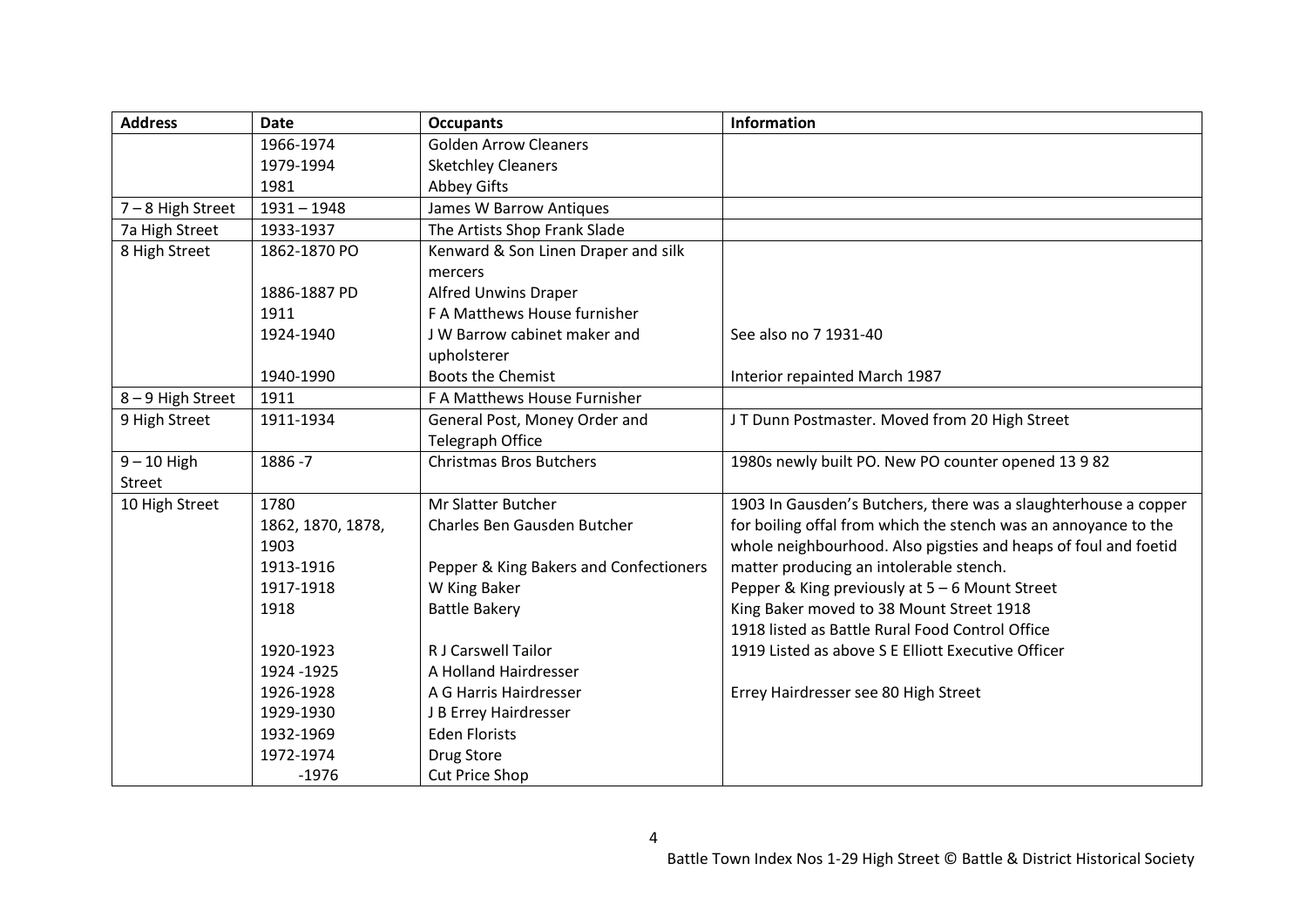| <b>Address</b> | <b>Date</b>      | <b>Occupants</b>                      | <b>Information</b>                                                 |
|----------------|------------------|---------------------------------------|--------------------------------------------------------------------|
| 11 High Street | 1797             | The Eight Bells - William Beney?      | In 1797 called "The Eight Bells". Supposed to have been rebuilt    |
|                | 1839             | Henry Alderton                        | either 1800s (Ken Clarke's notes) or 1880s (A Denny's notes). By   |
|                | 1851, 1859, 1862 | John Davis                            | 1839 it was called "The Star" and was a coaching Inn for the Royal |
|                | 1870-1887        | John Pelling Woolgar                  | Mail. In 1980 on 12 May the name was changed to "The 1066 Inn"     |
|                | 1903             | William Henry Sharp                   |                                                                    |
|                | 1913             | W A Young                             | Exterior repainted June 1988; 23.2.1979; 15.2.80 - 4.4.80          |
|                | 1914             | J Brown                               |                                                                    |
|                | 1915-1917        | W H Monk                              | Extension to left hand side front Feb 1989                         |
|                | 1918-1920        | E H Graham                            |                                                                    |
|                | 1921             | <b>Walter Mead</b>                    |                                                                    |
|                | 1922-1925        | <b>Richard Snow</b>                   |                                                                    |
|                | 1926-1934        | W H Lane                              |                                                                    |
|                | 1935-1940        | V E Sprules                           |                                                                    |
| 12 High Street | 1862-1870        | <b>Charles Dobell</b>                 |                                                                    |
|                | 1878-1903        | Charlotte and Sarah Ann Dobell Basket |                                                                    |
|                |                  | maker and confectioner                |                                                                    |
|                | 1910; 1911       | Charles Dobell basket maker and       |                                                                    |
|                |                  | confectioner                          |                                                                    |
|                | 1913 PD          | J Matthew watchmaker                  |                                                                    |
|                | 1914-1918        | J Mathis watchmaker                   |                                                                    |
|                | 1919-1935        | Mrs Mathis watchmaker                 |                                                                    |
|                | 1936-1937        | Mrs D G Oliver watchmaker             |                                                                    |
|                | 1938-1940        | Mr George Ponten Grocer               |                                                                    |
|                | 1948             | Evans Grocer                          |                                                                    |
|                | 1950-1953        | County Grocers Ltd                    |                                                                    |
|                | 1956-1979        | Burstow & Hewett (& no. 13)           |                                                                    |
|                | 1984-1990        | Alliance & Leicester Building Society |                                                                    |
|                | 1991             | Empty                                 |                                                                    |
|                | 1992             | <b>Taylors Gift Shop</b>              |                                                                    |
|                | 1993             | Abbey Gate Property Management        |                                                                    |
|                | 1993             | <b>Hallam Associates</b>              |                                                                    |
|                |                  |                                       |                                                                    |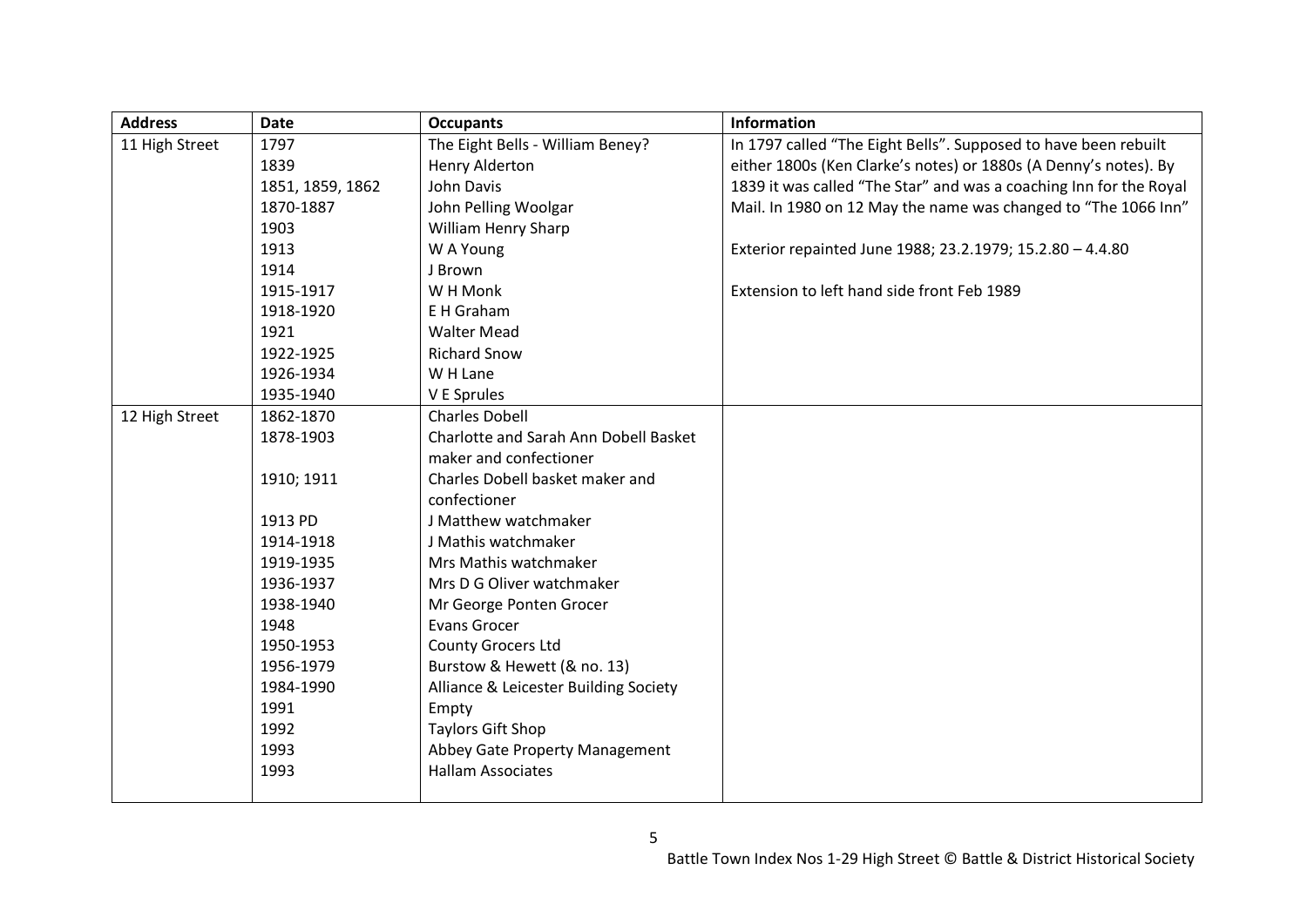| <b>Address</b>  | <b>Date</b>        | <b>Occupants</b>                          | Information                                                     |
|-----------------|--------------------|-------------------------------------------|-----------------------------------------------------------------|
| 12a High Street | 1956-1964          | Ministry of Agriculture, Food and         | No No. 12a 199-1971 & 1974.                                     |
|                 |                    | Fisheries (East Sussex Agricultural       |                                                                 |
|                 |                    | <b>Executive Committee</b> )              |                                                                 |
|                 | 1966-1968          | Ministry of Agriculture and Fisheries     |                                                                 |
| 13 High Street  | 1862 PO            | John Shaw Corn Store                      | John Shaw worked at the Black Mill on Caldbec Hill in 1858, The |
|                 | 1886-1887 PD       | Thorpe Bros wholesale bootmakers          | Mill was burnt down in c1871/2. (BDHS 1953). John Shaw not      |
|                 | 1903               | Thomas Shewring Drug Store                | listed in 1870.                                                 |
|                 | 1910               | Mrs Saunders                              |                                                                 |
|                 | 1910               | Thomas & Gipps Auctioneers                | Thorpes see also No 14                                          |
|                 | 1911-1983          | <b>Burstow and Clements Auctioneers</b>   | Auctioneers established 1870                                    |
|                 | 1910-1923          | Walter C Harris, Asst Overseer, Collector | Sydney Clements lived here, HS Burt 1921                        |
|                 |                    | of Taxes and Rates                        |                                                                 |
|                 | 1919               | <b>Red Cross Society</b>                  |                                                                 |
|                 | 1932-1934          | Mrs D Penfold                             | Red Cross Soc moved to 7 High Street 1921-2                     |
|                 | Feb - Aug 1985     | <b>Foresters Estate Agent</b>             |                                                                 |
|                 | $20.9.1985 - 1992$ | <b>Durnford Ford Solicitors</b>           |                                                                 |
| 13a High Street | 1940               | <b>William Frederick Knibbs</b>           |                                                                 |
|                 | 1986               | <b>Thorpes</b>                            | Exterior repainted June 1990                                    |
| 14 High Street  | 1862               | Thorpe & Son Shoe Manufacturers           | See also 73 High St 1870                                        |
|                 | 1910-1915          | <b>B A Thorpe Bootmaker</b>               | George Thorpe started shop in 1813 employing 37 men. Bygone     |
|                 | 1916?-1918         | <b>B Thorpe &amp; Co Bootmaker</b>        | Battle photo 88.                                                |
|                 | 1919-1921          | B Thorpe & Co Bootmakers & Repairers      | 1900-1966 Alfred Harry Sinden manager                           |
|                 | 1922 -             | <b>B Thorpe &amp; Co Ltd Retailers</b>    | Exterior repainted June 1990                                    |
| 14a High Street | 1970-1974          | B H Thorpe & Co Ltd                       |                                                                 |
| 15 High Street  | 1828               | "The Lion Inn" Chas A Goodwin             | 18C and early 19C "The Lion Inn"                                |
|                 | 1862-1870          | <b>Walter Leney Brewer</b>                |                                                                 |
|                 | 1886-1887 PD       | Armstrong & Stephens Brewers              |                                                                 |
|                 | 1887-1911          | Bailey & Co Brewers                       |                                                                 |
|                 | 1913-1917          | Ballard & Co Ltd "The Brewery"            | <b>Manager Thos Muzzell</b>                                     |
|                 | 1918-1920          | Mrs Hay                                   |                                                                 |
|                 | 1921-1940          | Dr R W Brough MB                          |                                                                 |
|                 | 1948.1950,1953     | Ministry of Food                          | Moved to 12a                                                    |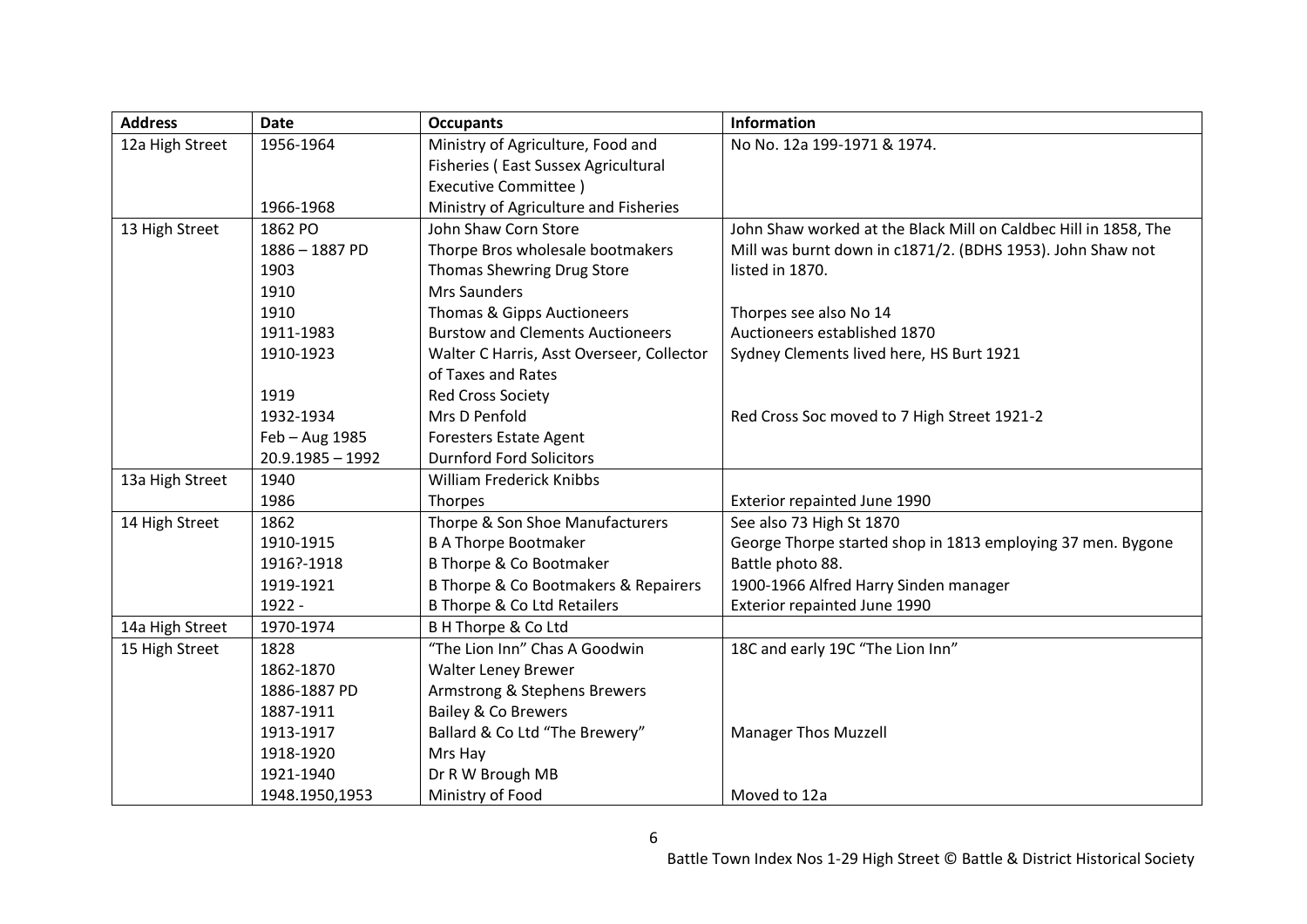| <b>Address</b>      | <b>Date</b>        | <b>Occupants</b>                     | Information                                                   |
|---------------------|--------------------|--------------------------------------|---------------------------------------------------------------|
|                     | $1956 - 1968$      | Co-op Ltd                            |                                                               |
|                     | $1973 - 30.6.1976$ | Abbott's Pantry                      |                                                               |
|                     | 1970-1972          | Pretty Maid Delicatessen             |                                                               |
|                     | 1972-1978          | <b>Harp Heating</b>                  |                                                               |
|                     | 1980 -             | Phillips Man's Shop                  |                                                               |
| 15a High Street     | 1926-1928          | Neil R Bull Dist. Surveyor           |                                                               |
| Passageway          | 1828               | <b>Charles A Goodwin</b>             | Bygone Battle photo 107                                       |
| <b>Battle</b>       | 1887-1911          | Mr Bailey                            |                                                               |
| Brewery/Old         | 1936-1938          | <b>C Holland Builders works</b>      |                                                               |
| <b>Brewery Yard</b> | 1939               | ARP Office & stores                  |                                                               |
|                     | 1938-1953          | Harry Judd Upholsters Works          |                                                               |
|                     | 1930-1956          | G W Harmer & Sons Builders           |                                                               |
|                     | 1940-1956          | "Toc H"                              |                                                               |
|                     | 1950               | Masseuse                             |                                                               |
|                     | 1956               | Jenner & Simpson Corn Merchant Store |                                                               |
|                     | 1956               | British Legion (Women's Section)     |                                                               |
|                     | 1968               | <b>Battle Pottery</b>                |                                                               |
|                     | 1986               | L Clifford Builders                  |                                                               |
|                     | ?                  | Norman Lee Motors                    |                                                               |
| 16 High Street      | 1862               | London & County Joint Stock Bank     | John Grove O'Neill Manager                                    |
|                     | 1870               | London & County Joint Stock Bank     | James Hallaway Asst Manager                                   |
|                     | 1886-7             | London & County Joint stock Bank     | J Rogers Manager                                              |
|                     | 1903-1910          | London & County Banking Co. Ltd.     | Charles Headland Manager. Photo 108 Bygone Battle             |
|                     | 1911-1921          | The London County & Westminster Bank | 1913 Manager W N Sheffield                                    |
|                     |                    | Ltd                                  | 1918-1921 S H Elvey Manager                                   |
|                     | 1922-1923          | The London, County & Westminster &   | Manager S H Elvey                                             |
|                     |                    | Parvis Bank Ltd                      |                                                               |
|                     | 1924               | Westminster Bank Ltd                 | Managers Westminster Bank Ltd: 1924-1928 S H Elvey; J G T     |
|                     |                    |                                      | Green 1929-1933; 1934-1937 L F B Marriott; 1938-1948 L Windle |
|                     |                    |                                      | Alteration to east side of property Jan to Mar 1987; Exterior |
|                     | 1971               | National Westminster Bank            | renovations May 1990, June 1994.                              |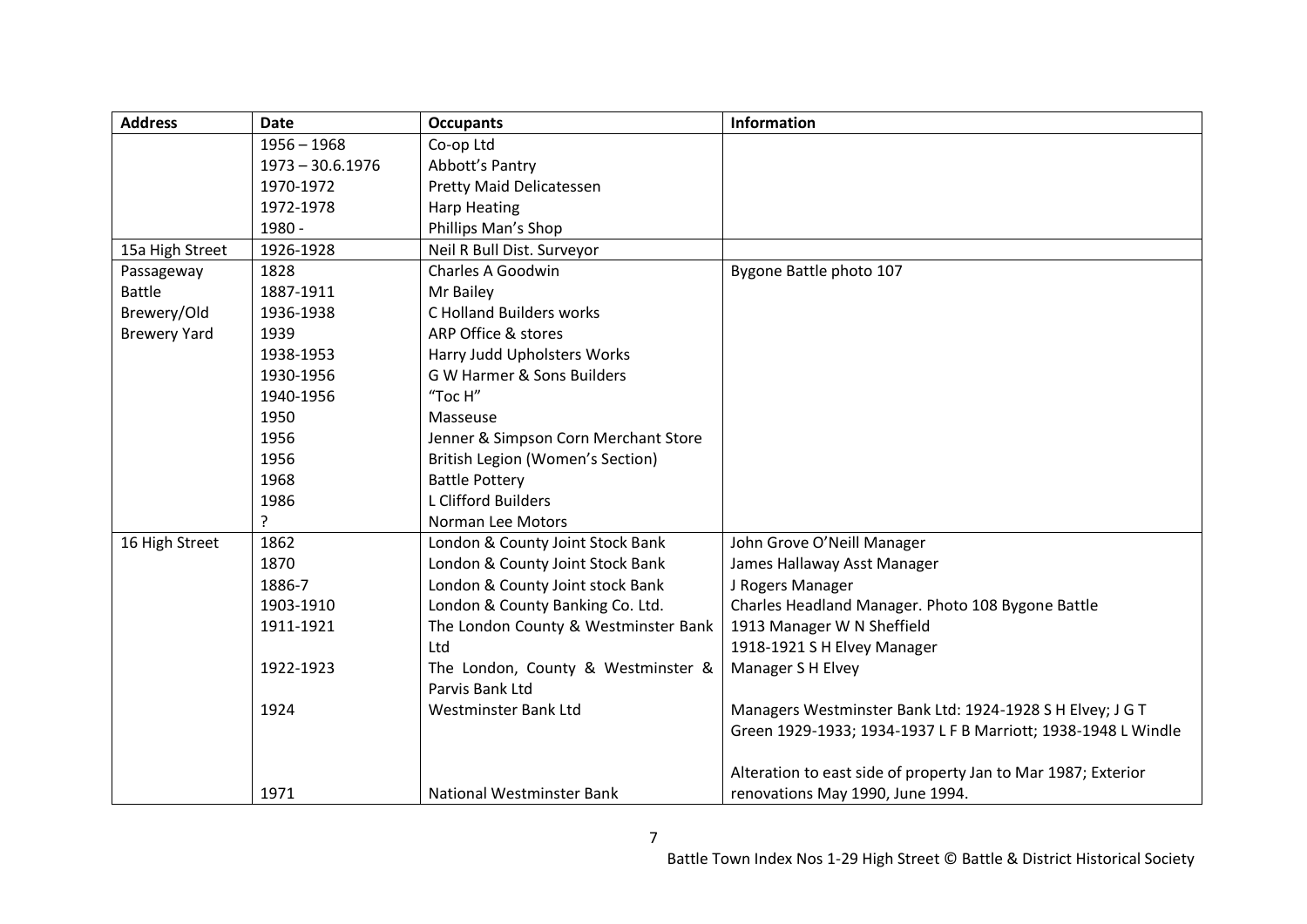| <b>Address</b>  | <b>Date</b>   | <b>Occupants</b>                    | <b>Information</b>                                                  |
|-----------------|---------------|-------------------------------------|---------------------------------------------------------------------|
| 17 High Street  | 1878-1887     | Mrs Lawrence private residence      | Large three storied house dated 1700. Front plastered with          |
|                 | 1910-1930     | R B Allwork                         | moulded string course at first floor level. At the eaves a wooden   |
|                 | 1910          | Mrs Allwork                         | entablature with egg and tongue ornament enriched brackets and      |
|                 | 1931          | W J Sargent Antiques                | moulded cornice. Middle doorway has moulded architrave and          |
|                 | 1932-1934     | P W Fells Tea Rooms                 | flat hood carrying a balcony. Upper windows have moulded            |
|                 | 1935-1940     | <b>Miss Manning Tea Rooms</b>       | architraves and projecting frames, that to the balcony has a        |
|                 | 1938          | <b>Priory Guest House</b>           | scrolled broken pediment. In the tiled roof are dormer windows      |
|                 | 1948          | <b>Guest House</b>                  | with pediments and behind the ridge is a heavy square chimney       |
|                 | 1966          | <b>Priory House Restaurant</b>      | stack of brick with panelled faces and a moulded cornice. On the    |
|                 | 1984          | Priory House Restaurant and Hotel   | front of the cornice is fixed the date 1700 in large metal figures. |
|                 |               |                                     | Inside chief feature is staircase except for lower flight now       |
|                 |               |                                     | removed rises to the top floor. Stair of well type with 2 inch      |
|                 |               |                                     | turned balusters and plain square newels with moulded caps and      |
|                 |               |                                     | turned pendants. (Vict. Hist. p.99 1937 ed.) Possibly built as a    |
|                 |               |                                     | bank.                                                               |
|                 |               |                                     |                                                                     |
|                 |               |                                     | Exterior re-painted Apr -May 1987. Interior renovations May         |
|                 |               |                                     | 1990. Closed for trading Nov 1993.                                  |
|                 |               |                                     |                                                                     |
| 18a High Street | $1937 - 1989$ | Watchmaker                          |                                                                     |
|                 | May 1990      | <b>Battle Goldsmiths</b>            |                                                                     |
| 18 High Street  | 1862-1887     | George Till - General & Furnishing  | Tills of Battle Ltd. Opened by Thos Hammond about 1700. From        |
|                 |               | ironmonger, bar iron oil and colour | Thos Hammond the business was passed to Wm Hammond and              |
|                 |               | merchant.                           | then to his son-in-law C Lawrence. Lawrence took his son-in-law     |
|                 | 1903-1911     | Wm Charles Till Ironmonger          | George Till into partnership. After George came W C Till who        |
|                 | 1913          | Wm Till & M Crang                   | turned the business into a ltd company in 1912.                     |
|                 | 1915-1940     | Tills R Day                         |                                                                     |
|                 | 1948-1958     | <b>Tills</b>                        |                                                                     |
|                 | 1966-1973     | Douch Greengrocers                  |                                                                     |
|                 | 1984          | <b>Craft Collection</b>             |                                                                     |
|                 | 1985          | Ma Cherie                           |                                                                     |
|                 | 1994          | Sue Ryder Charity Shop              |                                                                     |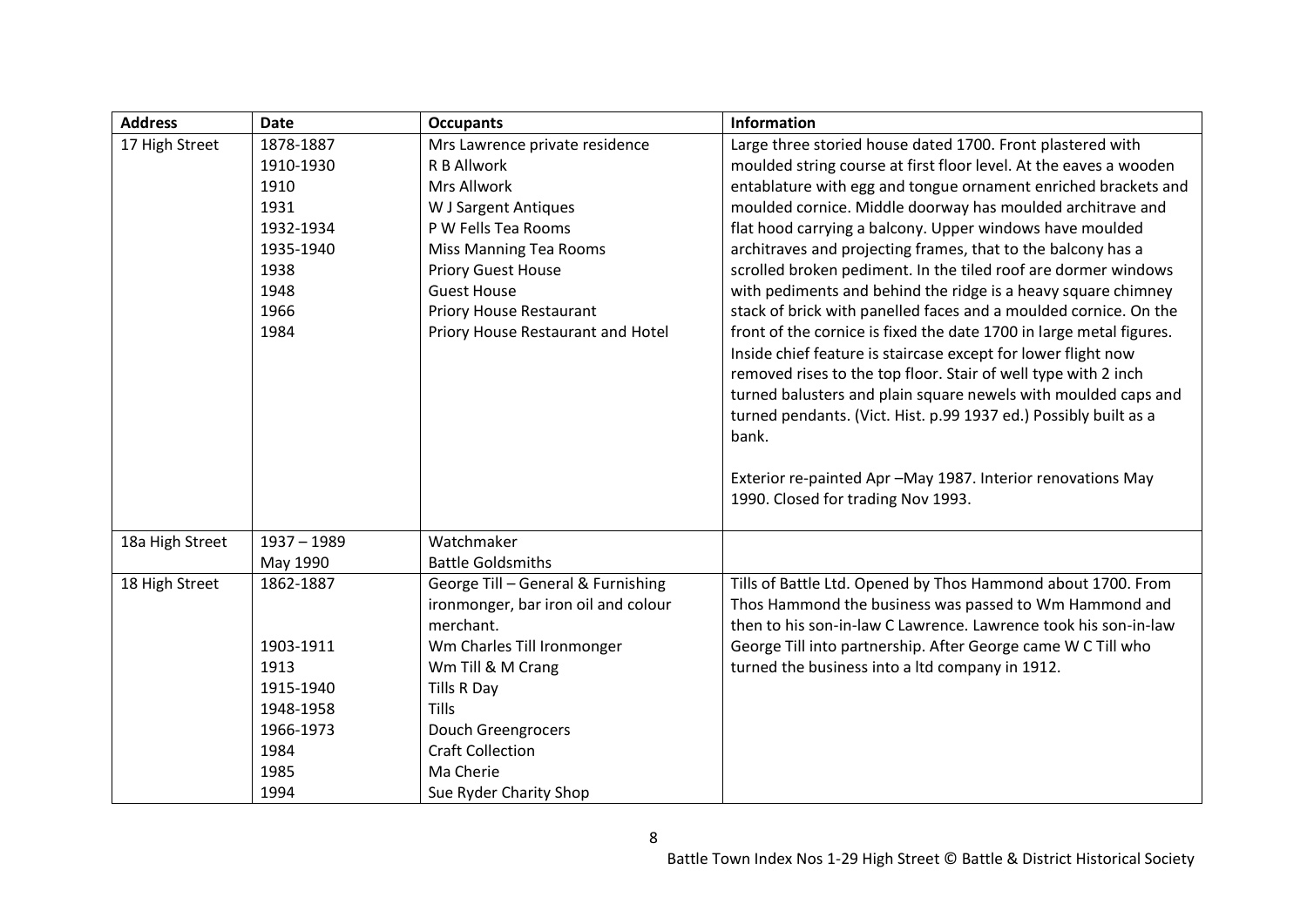| <b>Address</b>  | <b>Date</b>    | <b>Occupants</b>                          | <b>Information</b>                                               |
|-----------------|----------------|-------------------------------------------|------------------------------------------------------------------|
| 18b High Street | $1966 - 1968$  | <b>Battle Electronics Services</b>        |                                                                  |
| Passageway      |                |                                           |                                                                  |
| between 18b &   |                |                                           |                                                                  |
| 19              |                |                                           |                                                                  |
| 19 High Street  | 1862           | Walker & Soan Blacksmith                  | 18/19 High Street - Interior refurbishment 1991. Tills ceased    |
|                 |                | J Soan Blacksmith                         | trading 7 Dec 1991. Part of shop then became Bexhill Lighting.   |
|                 | 1886-1887      | Charles Nottidge Medical Practitioner.    | Exterior renovation in August 1992.                              |
|                 | 1903-1914      | Charles Hunt, Baker, 1913,1914 Baker &    |                                                                  |
|                 |                | Confectioner                              |                                                                  |
|                 | 1915-1923      | <b>Charles W Buckwell Solicitor</b>       |                                                                  |
|                 | $1940 - 1991$  | William C Till Ltd                        |                                                                  |
|                 | $1991 - 1992$  | <b>Bexhill Lighting</b>                   |                                                                  |
|                 | 1992 (Nov)     | Clements, Household linen and fancy       |                                                                  |
|                 |                | goods.                                    |                                                                  |
| Rear of 19 High | 1992-1994      | <b>Bolts Buckets and Brooms</b>           |                                                                  |
| Street          | 1992           | Crafts and Dried Flowers, Mr Day          |                                                                  |
|                 | $1993 -$       | $Koko - clothes$                          |                                                                  |
|                 | 1994           | <b>Battle Locksmith</b>                   |                                                                  |
| 20 High Street  | 1862           | Miss Elizabeth Boorman Milliner and       | Early 17C building much altered. Eaves have moulded cornice of   |
|                 |                | Dressmaker (see 30/31 High St)            | wood. Side passage has exposed ceiling joists in the upper story |
|                 | 1871-1910/11   | John Thomas Dunn Post Office and Tailor   | much of the old framing of the front has been exposed inside.    |
|                 | 1911           | E H Nash Butcher and Fishmonger           | Post Office moved to 9 High St in 1911                           |
|                 | 1914-1973      | A Holland Butcher                         | Holland Butchers also at 17 Upper Lake                           |
|                 | $1974 - 1977$  | Baxters butchers (moved to 64a High St)   |                                                                  |
|                 | 1979           | Kandies (moved from 64 High St)           | Early Nov 1988 re-roofing of front roof. Exterior repainted July |
|                 | 1990           | Godwins                                   | 1990                                                             |
|                 | 1990-          | Raggs Boutique                            |                                                                  |
| 21 High Street  | 1862           | Mr James Beney                            |                                                                  |
|                 | 1886-1887      | Miss Beney                                |                                                                  |
|                 | 1871           | S Carrick Bootmaker (see also 60 High St) |                                                                  |
|                 | 1910, 1911     | David Grant Watchmaker                    |                                                                  |
|                 | 1913,1922,1940 | William Grant, Watchmaker                 |                                                                  |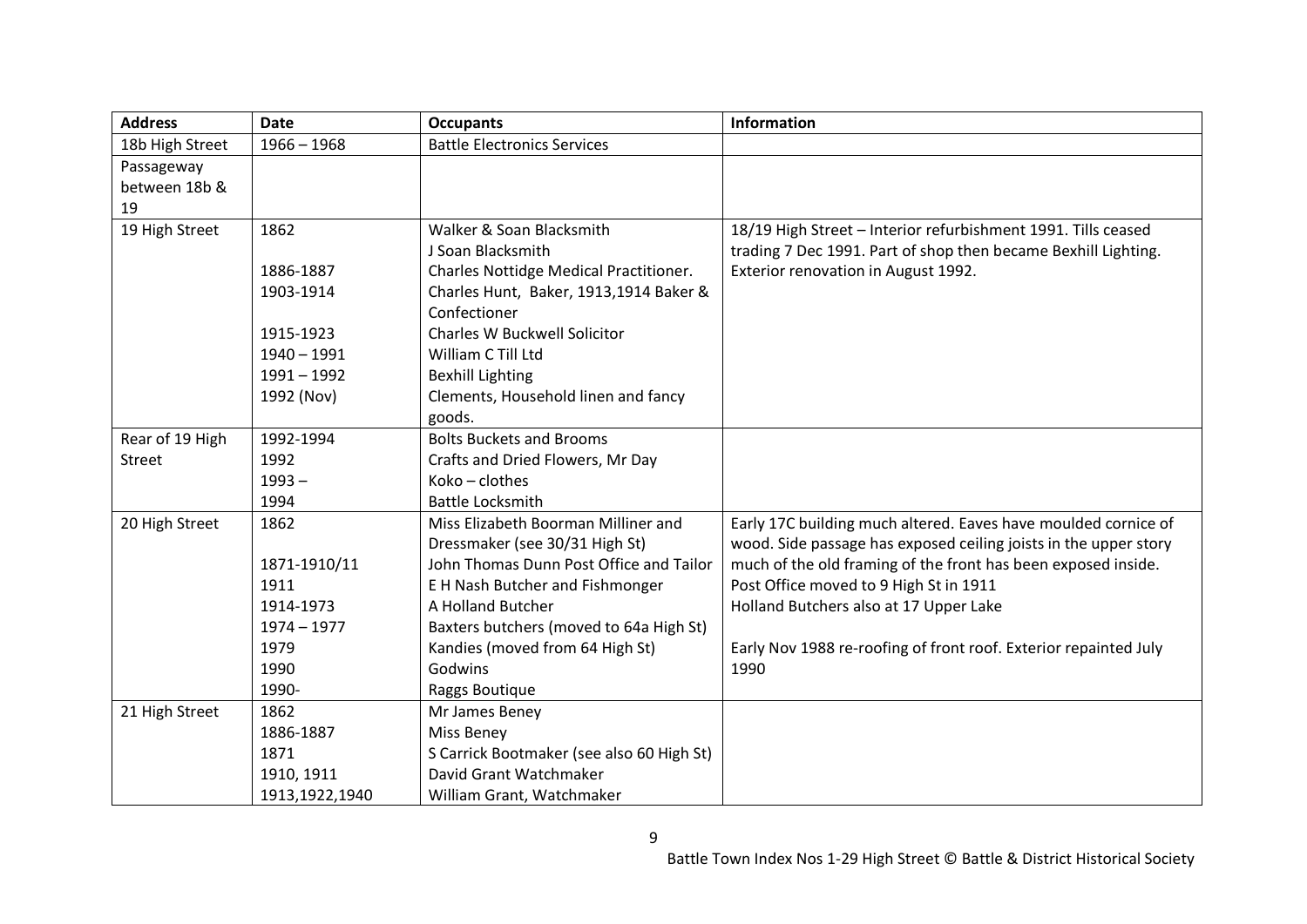| <b>Address</b>  | <b>Date</b> | <b>Occupants</b>                               | <b>Information</b>                                                  |
|-----------------|-------------|------------------------------------------------|---------------------------------------------------------------------|
|                 | 1948-1950   | Aylesbury, Watchmaker                          |                                                                     |
|                 | 1953        | Ellis, Shopkeeper                              |                                                                     |
|                 | 1956        | Jarvis, Confectioner                           |                                                                     |
|                 | 1957-1968   | <b>Briant Confectioner and Tobacco, Sports</b> |                                                                     |
|                 |             | Goods                                          |                                                                     |
|                 | 1968-1975   | <b>Private Residence</b>                       |                                                                     |
|                 | 1975-1980   | Battle Cottage Industries, suede clothing      |                                                                     |
|                 |             | manufacturers                                  |                                                                     |
|                 | 17 11 1980  | Became part of Emeleus Chemists                |                                                                     |
| 22 High Street  | 1862-1903   | William Henry Harold Chemist                   | Plaster fronted timber framed building of early 17C origin: part of |
|                 | 1910-1935   | Karl Henry Emeleus Chemist                     | moulded bresummer to former overhanging upper storey still          |
|                 | 1936-1966   | <b>G A A Emeleus Chemist</b>                   | visible. Shop front has 18C bow window. Upper storey 17C            |
|                 | 1966-1989   | <b>Emeleus Chemist</b>                         | staircase like that at Vict Hist p98 1937 edition.                  |
|                 |             |                                                | Sold 1997                                                           |
|                 |             |                                                |                                                                     |
|                 |             |                                                | Hurricane damage rear roof 15/16 Oct 1987. Front roof re-done       |
|                 |             |                                                | end Oct 1988                                                        |
| 22a High Street | 1958-1968   | <b>Herbert Blythe Hoare</b>                    |                                                                     |
| 23 High Street  | 1797        | George Hotel - Buckingham (? Widow?)           | 18C & 19C Dances for officers - Assembly Rooms (Bygone Battle)      |
|                 | 1839        | "The George" Christopher Senior                |                                                                     |
|                 |             | Richardson                                     |                                                                     |
|                 | 1851        | Mrs Sarah Couchman                             | Rood repaired 24 11 1978                                            |
|                 | 1859        | Joseph Couchman                                |                                                                     |
|                 | 1886-1887   | "The George Hotel" H Drucquer                  | Hurricane damage to rear roof 15/16 Oct 1987                        |
|                 | 1910-1926   | F Emery                                        | 1991 Interior renovations and extensions at rear preliminary work   |
|                 | 1927-1928   | A Petts                                        | revealing circular brick structure in the ground which might have   |
|                 | 1929        | Chas L Scott                                   | been drinking water for houses. Scaffolding at front and new        |
|                 | 1930-1935   | L A Allen                                      | portrait sign.                                                      |
|                 | 1936-1937   | G S Gooden                                     |                                                                     |
|                 | 1938        | Vic O'Connell                                  |                                                                     |
|                 | 1939,1940   | Chas Ed Marsh                                  |                                                                     |
|                 | 1956-1974   | George Hotel Trust House Forte                 |                                                                     |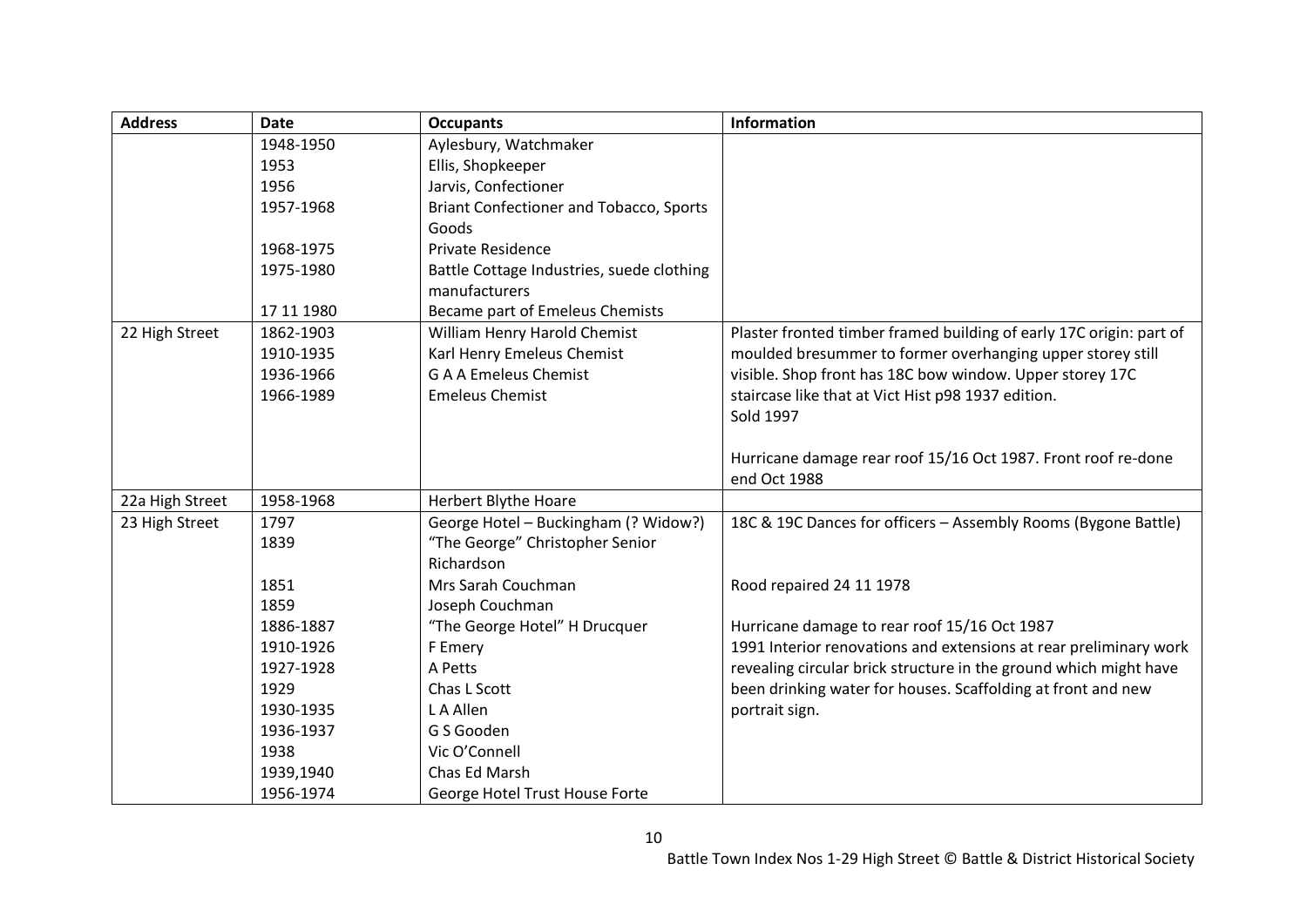| <b>Address</b>  | <b>Date</b> | <b>Occupants</b>                         | <b>Information</b>                                      |
|-----------------|-------------|------------------------------------------|---------------------------------------------------------|
|                 | 1991        | The George Hotel - proprietors Resort    |                                                         |
|                 |             | Hotels                                   |                                                         |
| Rear of George  | 1938-1940   | East Sussex School of Equitation - Mrs D |                                                         |
| Hotel, 23 High  |             | V Candy & Maj R H D Simmons              |                                                         |
| Street          | 1948        | Bexhill and Battle Riding and Hunting    |                                                         |
|                 |             | <b>Stables</b>                           |                                                         |
|                 | 1950        | Hall & Ramsden Architects and            |                                                         |
|                 |             | Surveyors                                |                                                         |
|                 | 1953        | Allnatt (London) Ltd Builders (from 35   |                                                         |
|                 |             | <b>High Street</b>                       |                                                         |
|                 | ??          | Barretts Printers (moved to 77 High      |                                                         |
|                 |             | Street)                                  |                                                         |
| 24 High Street  | 1862        | Denyer & Pankhurst - Steam Thrashing     | Photo of No. 24 in Museum collection dated 1902 (BHS 6) |
|                 |             | Machinery Props.                         |                                                         |
|                 | 1862        | Wm Denyer Seedsman & Ebenezer            | Window renewed 23 2 1977                                |
|                 |             | Denyer Coal Merchant                     | Repainted 30 5 1977                                     |
|                 | 1886-1903   | Henry Brailsford - Dispensing Chemist    |                                                         |
|                 | 1910,1911   | T Sheather Harness & Cycle Agent         |                                                         |
|                 | 1916-1940   | R Barton & Co. Corn, flour, hay, straw   |                                                         |
|                 |             | and seed merchants                       |                                                         |
|                 | 1940        | Quaife                                   |                                                         |
|                 | 1950, 1953  | Battle Bookshop                          |                                                         |
|                 | 1956-1962   | Battle Bookshop (Tickners) Battle Ltd    |                                                         |
|                 | 1964-1969   | Battle Bookshop and Library              |                                                         |
|                 | 1970-1974   | Battle Bookshop                          |                                                         |
| 24a High Street | 1956-1989   | <b>Battle Bookshop</b>                   |                                                         |
| 25 High Street  | 1870        | William (?) Longley Barber See also 58   | Lower brickwork painted white 9 6 1978                  |
|                 |             | High St and 3 Mount St                   |                                                         |
|                 | 1903        | Hardwick William Sewell Refreshment      | Hurricane damage to roof 15/16 Oct 1987                 |
|                 |             | Rooms                                    |                                                         |
|                 | 1910-1917   | Harry Welfare Hairdresser & Tobacconist  | Front roof repaired July August 1988                    |
|                 |             | (see also 1903 50 High St)               |                                                         |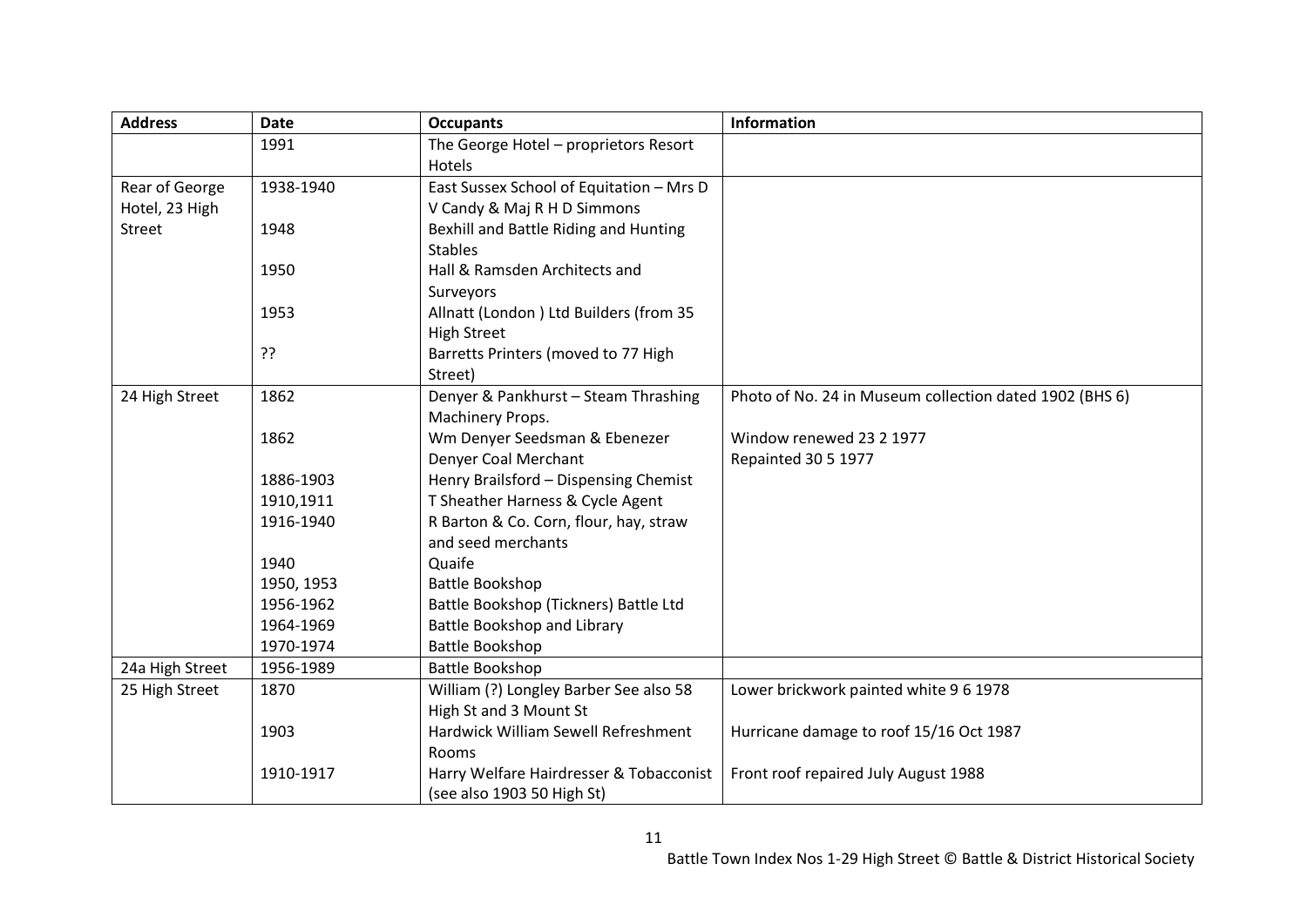| <b>Address</b> | <b>Date</b>   | <b>Occupants</b>                        | <b>Information</b>          |
|----------------|---------------|-----------------------------------------|-----------------------------|
|                | 1919          | George Markwick                         | Photo BHS 6                 |
|                | 1920-1924     | Mrs J Thomas (see also 26 High St)      |                             |
|                | 1925-1929     | T Pearce, P Hopkins, Mrs Hicks          |                             |
|                | 1930          | P Hopkins, Mrs Hicks                    |                             |
|                | 1931          | P Hopkins                               |                             |
|                | 1932          | F C Douch (wireless)                    |                             |
|                | 1933          | Hailsham Radio Co.                      |                             |
|                | 1934          | E A Matthews (Radio)                    |                             |
|                | 1935-1938     | Jenner & Matthews Ltd Radio             |                             |
|                | 1970 (Kelly)  | Paine Electronics TV etc.               |                             |
|                |               |                                         |                             |
|                | 1971-1976     | Langridge Hairdresser                   |                             |
|                | 1980          | In Trim Hairdressers                    |                             |
| 26 High Street | 1862-1870     | Mrs Maria Johnston (Grocer, Glass &     | "The Cow Inn"               |
|                |               | China Dealer)                           |                             |
|                | 1886-87       | <b>B</b> Johnston                       |                             |
|                | 1894-1903     | <b>Frederick Cobb</b>                   |                             |
|                | $1903 - 1916$ | Hardwick William Sewell Grocer & Wine   |                             |
|                |               | & Spirit merchant, agent for W A Gilbey |                             |
|                | 1921-1925     | David Thomas General Shop               |                             |
|                | 1926          | The Royal Dairy H Message               |                             |
|                | 1927-1928     | <b>Bredsell Farm Dairies</b>            |                             |
|                | 1929-1939     | <b>Battle Dairy</b>                     |                             |
|                | 1939-1940     | Olivers Printing Works, Bookbinding &   | Olivers moved to Lower Lake |
|                |               | Stationery                              |                             |
|                | 1940-1962     | <b>Miller Dairy</b>                     |                             |
|                | 1964-1966     | <b>Famers Direct Dairy</b>              |                             |
|                | 1968-1973     | James Woodhams & Sons                   |                             |
|                | 1973-1978     | Walker Graham Estate Agents             |                             |
|                | 1985-1986     | <b>Walkers Estate Agents</b>            |                             |
|                | 1987          | St John Vaughan with Walkers            |                             |
|                |               | Halifax Bldg Soc Estate Agents          |                             |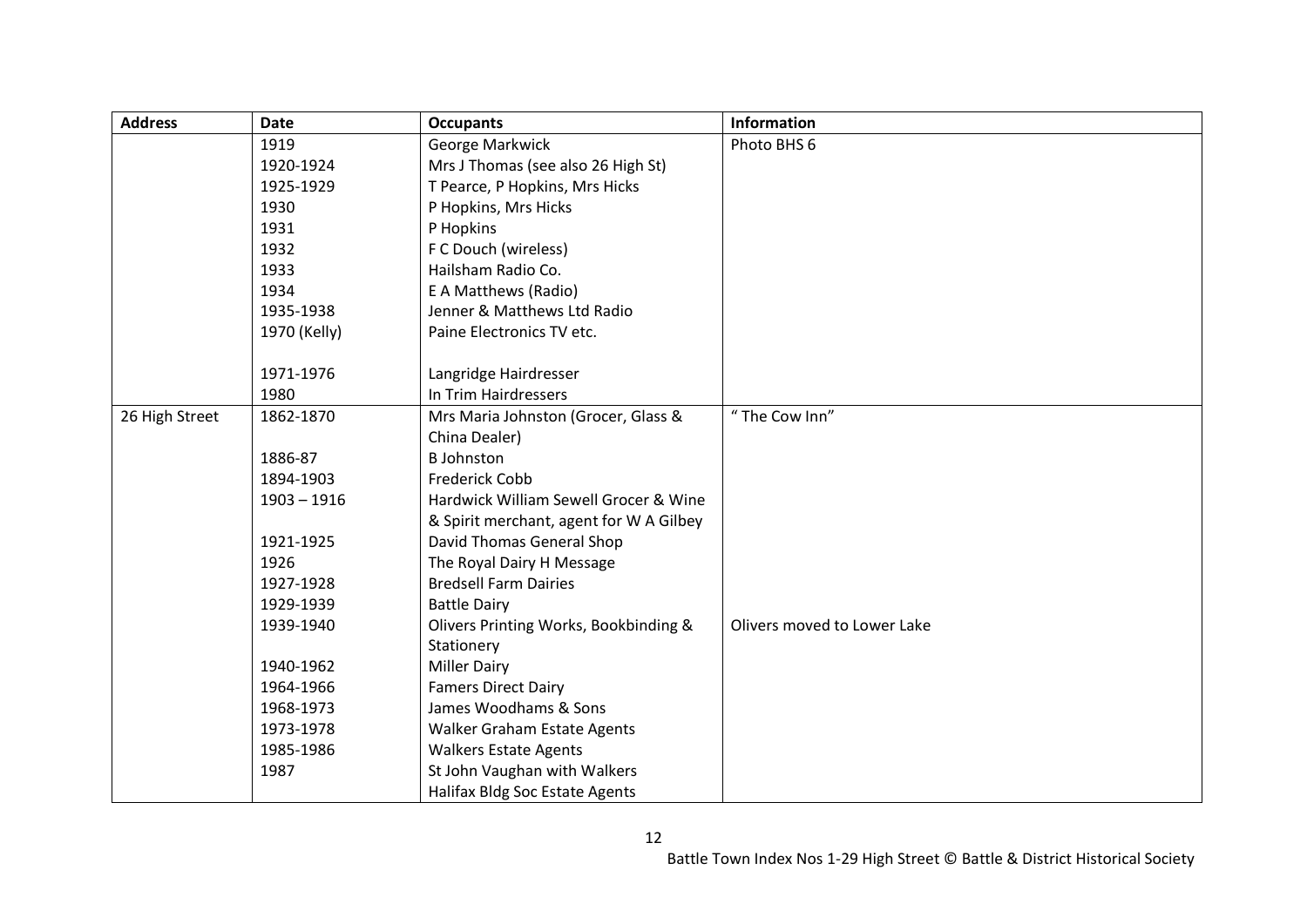| <b>Address</b>  | <b>Date</b>   | <b>Occupants</b>                                        | Information                                                                                                                          |
|-----------------|---------------|---------------------------------------------------------|--------------------------------------------------------------------------------------------------------------------------------------|
|                 | $1989 - 1991$ | <b>Halifax Property Services</b>                        |                                                                                                                                      |
|                 | 1994          | <b>Priory James Management Agents</b>                   |                                                                                                                                      |
|                 | 1996          | Macpherson & Co Accountants                             |                                                                                                                                      |
| 26a High Street |               |                                                         |                                                                                                                                      |
| 27 High Street  | 1862-1870     | Wm Parks Plumber & Glazier                              | Inn on site from 15C. Fire in 1685, rebuilt in 1688.                                                                                 |
|                 | 1886-1887     | Mrs J Tyrrell Corn Dealer                               |                                                                                                                                      |
|                 | 1903-1915     | Robert Barton Coal & Corn Merchant                      | The Bull Inn                                                                                                                         |
|                 | 1916-1966     | James P Woodhams & Son Auctioneers<br>and Estate Agents | Built in 1688. Almost certainly built with stone etc. from the Great<br>Abbey Kitchen pulled down in 1687 by Lord Montagu. The Stone |
|                 | 1940, 1948    | Parkinson ACA Chartered Accountant                      | was sold at 4s per load and lead from the roof at 12s 6d per                                                                         |
|                 | 1940, 1948    | <b>Smith Chartered Accountant</b>                       | hundred weight.                                                                                                                      |
|                 | 1950          | Parkinson, Smith & Lucroft                              |                                                                                                                                      |
|                 | 1952-1966     | Couch & Lucroft                                         | Woodhams were proprietors of Battle Cattle Auction Market. J P                                                                       |
|                 | 1968-1986     | <b>Nonsuch Guest House</b>                              | Woodhams took over as agent to Battle Estate Office when                                                                             |
|                 | 1986          | La Vieille Auberge French Restaurant &<br>Hotel         | Edward Cruse gave up this appointment.                                                                                               |
|                 | 1992          | Inglenooks                                              | Nonsuch Guest House & Restaurant 1968-1986                                                                                           |
|                 |               |                                                         | A tall building dated on a panel above the doorway 1688 and                                                                          |
|                 |               |                                                         | mostly of stone said to have come from an Abbey building,                                                                            |
|                 |               |                                                         | probably the kitchen which was pulled down in 1685. Inside is a                                                                      |
|                 |               |                                                         | fine staircase. Front of old ashlar with stone plinth and a string                                                                   |
|                 |               |                                                         | course at first floor level of red and black bricks. Topmost courses                                                                 |
|                 |               |                                                         | are brick and eaves have a moulded cornice of wood with square                                                                       |
|                 |               |                                                         | medallions. Three of four windows in second story have original                                                                      |
|                 |               |                                                         | oak frames and mullions. (Vict Hist p.98)                                                                                            |
|                 |               |                                                         | Photo BHS 13                                                                                                                         |
|                 |               |                                                         | La Vielle Auberge Guest House & Restaurant from 4 Jan 1986                                                                           |